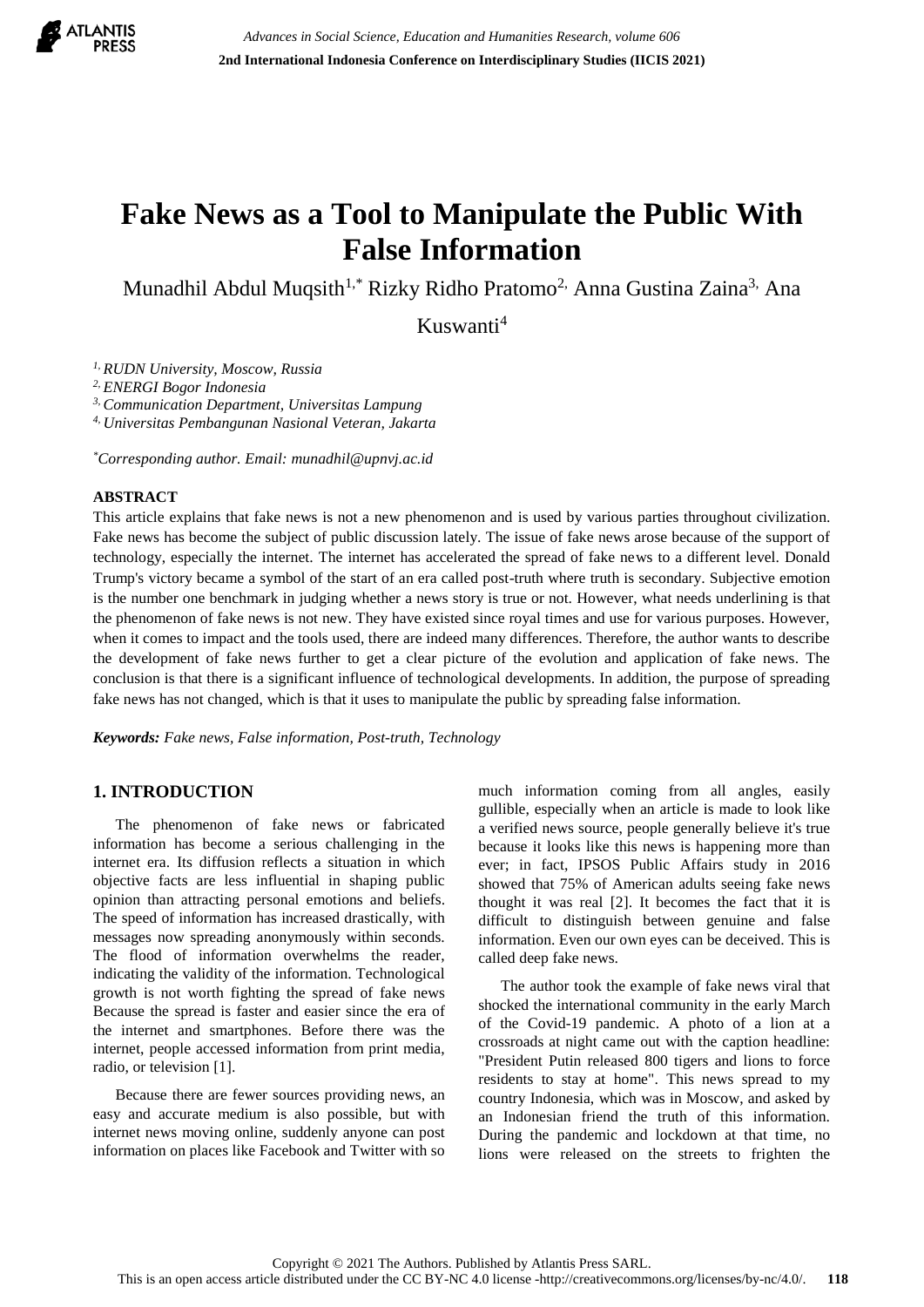residents. After the author checked, the article came from the daily.co.uk page, which was uploaded on April 15, 2016, not new news. The real title is "Paws at the traffic lights! A giant male lion is seen prowling around the streets of South Africa's biggest city" (but it's not as dangerous as you'd think). The content of the article reports a lion named Columbus roaming the city of Johannesburg, South Africa, not Russia, and aims to shoot a film. The lion also came from a zoo in South Africa. Once in the spread of fake news, it crosses national borders [3]. Sometimes such satirical images are used by certain parties for comedy, clickbait, and even propaganda. That is why we need to know more about what fake news is, what the typology is and what forms of fake news and its spread.

## **2. LITERATURE REVIEW**

Some experts have taken the lead in publishing their views on fake news how many years back. The author divides two expert studies; first, the study after the election of President of America 2016, Donald Trump, who is a lot of experts called the 'post-Truth' era. Of course, this study relates a lot of fake news to sociopolitical conditions. Several scholars' writing includes Brian G. Southwell, Emily A. Thorson, and Laura Sheble [4], showing conceptual differences between misinformation and disinformation and discussing the basis of truth needed to define misinformation. Lazer, et.al. [5] remind us of the importance of process and intention when constructing the concept of "fake news", whereas Jack [6] further outlines the conceptual differences and similarities among a series of concepts related to problematic information, from disinformation to propaganda. Edson C. Tandoc Jr., Zheng Wei Limand and Richard Ling [7], on the other hand, analysed how the term "fake news" was specifically used by scholars and developed a typology based on facts and intent to deceive. They placed different types of online content on these two dimensions, with propaganda, for example, scoring high on both. In contrast, fabrication was low on facticity but high on deceptive intent, and satire being high on factify and low on intent to deceive. Finally, Muqsith and Muzykant [8] said that the effect of fake news has an impact on the destruction of social order and has an impact on the destruction of modern democracy. They cited various elections whose people were polarized, one of the results of fake news from social media, such as in the 2016 US Presidential election, Britain's exit from the European Union which was termed Brexit, the presidential election in Paris, Germany and others [9].

Second, the spread of infodemics during the COVID-19 Pandemic. The misinformation epidemic spread widely and massively on social media after WHO declared the world of coronavirus emergency 2019. Various researchers wrote studies, among others,

John Zarocostas [10] who wrote the theme of how to fight infodemics, Daniele Orso, Nicole Fadrici, Roberto Copetti, Lugi Vertugno & Triziana Bove [11] who wrote the theme Infodemics and the dissemination of fake news in the COVID-19 era, Rasmus Kleis Nielsen, Richard Fletcher, Nic Newman, J. Scott Brennen, & Phillip N. Howard [12] wrote Infodemic navigation: how society in six countries accessing and the value of news about coronavirus information, Daniel H. Solomon, Richard Bucala, Mariana J. Kaplan, Peter A. Nigrovic [13] wrote the theme Infodemic COVID-19, Aaron Gazendam, Seper Ekhtiari, Erin Wong, Kim Madden, Leen Naji, Mark Phillips, Raman Mundi, and Mohit Bhandari [14] who wrote the publication "Infodemics related to the novel Coronavirus disease, Atefeh Vaezi & Shaghayegh H. Javanmard [15] the theme of the article, Infodemics and Risk Communication in the Covid-19 Era, Parth Patwa, Shivam Sharma, Srinivas Pykl, Vineeth Guptha, Gitanjali Kumari, Md Shad Akhtar, Asif Ekbal, Amitava Das, and Tanmoy Chakraborty [16] wrote the theme of war with infodemics: Covid-19 fake news data collection, Mark Buchanan [17] with articles on managing infodemics, Azzam Mourad, Ali Sror, Haidar Harmani, Cathia Jenainati & Mohamad Arafeh [18] wrote articles on the critical impact of social network infodemics in beating the COVID-19 coronavirus pandemic: a direction for Twitter-based research and study, Richard J Medford, Sameh N Saleh, Andrew Sumarsono, Trish M Perl, Christoph U Lehman [19] with an article on an "infodemic": leveraging highvolume Twitter data to understand sentiment public for the 2019 coronavirus outbreak, Alessandro Rovetta & Akshaya S. Bhagavathula [20] wrote the theme of web search behavior related to COVID-19 Infodemics in Italy: Infodemiological Studies, most recently Xichen Zhang, Ali A. Ghorbani [21] wrote a summary theme fake news online: characterization, detection, and discussion. Before going further, we need to understand what fake news is.

## **3. METHOD**

This research uses qualitative approach and emphasizing in literature review method. According to Snyder (2019), a literature review provides the basis for building a new conceptual model or theory, and it can be valuable when aiming to map the development of a particular research field over time [22]. A literature review article provides a comprehensive overview of literature related to a theme/theory/method and synthesizes prior studies to strengthen the foundation of knowledge [23].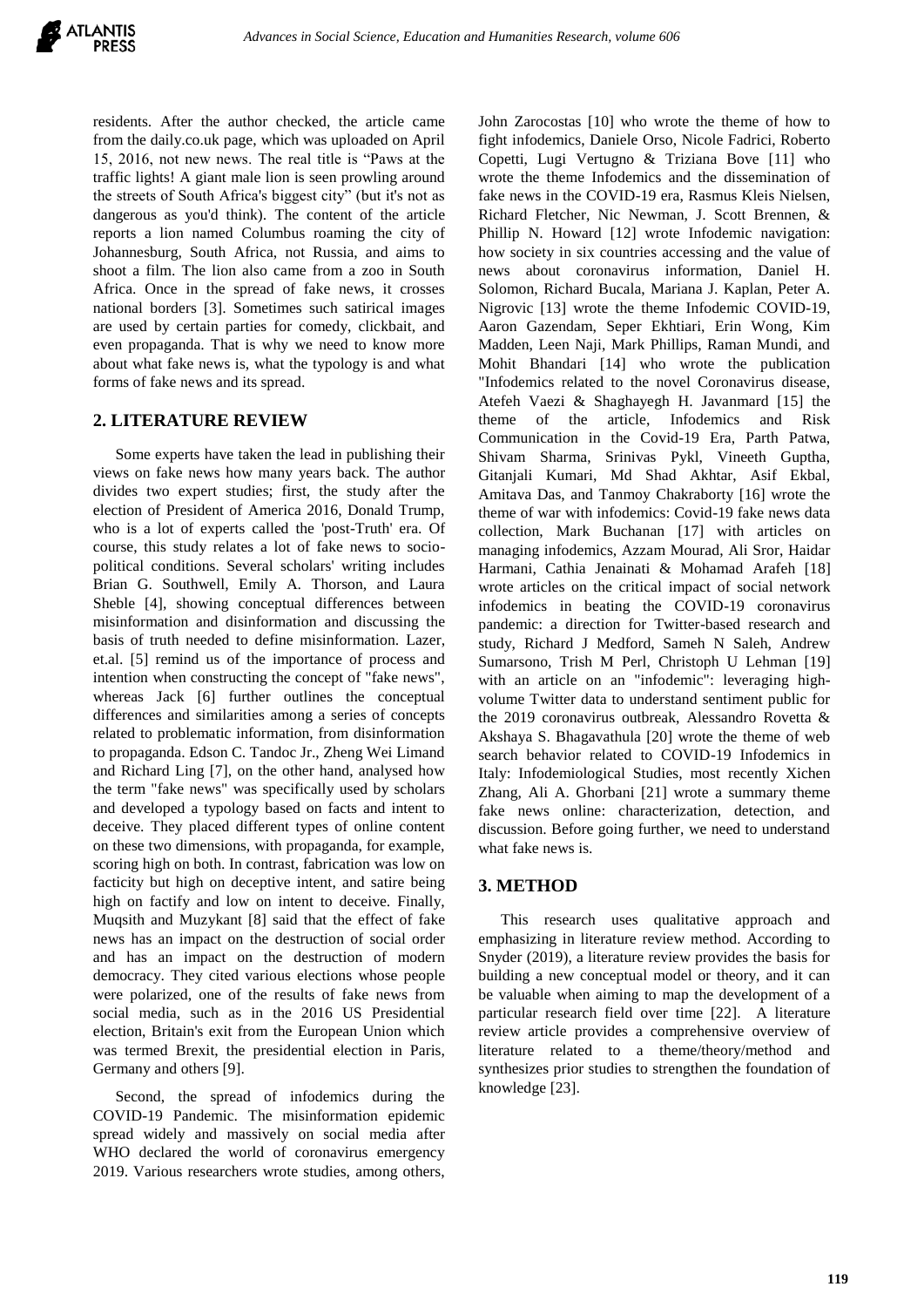

## **4. RESULT AND ANALYSIS**

## *4.1. The Nature and Specification ff Fake News*

Before the author go deeper into writing about fake news. Often times, I think about a critical question that is often asked by my colleagues, the question about what is fake news? Bringing up the question of fake news, the author think part of the anxiety of most people is questioning how to think about the real nature of news. News has been defined in a number of ways, from reporting current, interesting, and significant events [24], to stories of events that significantly affect people [25], to dramatic stories about something new or distorted [26]. News is often seen as the output of journalism, a field that is expected to provide "independent, reliable, accurate and comprehensive information" [27]. Because "the primary aim of journalism is to provide citizens with the information they need to be free and self-regulating," journalism is expected to report, above all, the truth. A central element in the professional definition of journalism is adherence to certain standards, such as being objective and accurate. Along with professional responsibilities comes power. Thus, journalists have occupied an influential position in society, namely those who can strengthen and provide legitimacy for what they preach [28]. At the same time, news is socially constructed, and journalists often make subjective judgments about which information to include and which to exclude [29]. Thus, news is vulnerable not only to the preferences of journalists themselves [30], but also to external forces, such as governments, audiences, and advertisers [31]. News is also a unique commodity, in that, while being sold to audiences, it is then sold to advertisers [32], leaving it vulnerable to market forces. Even so, the news is expected to contain accurate and real information. An important survey of American journalists, for example, distinguishes journalists as those involved in the production of reality, not symbolic media content [33]. Journalists "make the news" but that doesn't mean they are fake [34].

So, what makes fake news fake? If news refers to accurate reports of real events [21], what does fake news mean? News should be - and normatively - based on truth, which makes the term "fake news" an oxymoron. The word "fake" is often used interchangeably with words such as copy, forgery, forgery, and inauthentic [35]. The Oxford dictionary defines "fake" as an adjective meaning "not genuine; imitation or fake." A study on detecting fake websites distinguishes two types: "fake sites", which mimic existing websites, and "fake sites", which is a "fraudulent website that tries to appear as a unique and legitimate commercial entity" [36]. A study of fake online reviews also determines the role of intention in determining what is fake. The study defines fake

reviews "as fraudulent reviews provided with the intent to mislead consumers in their purchasing decisions, often by reviewers with little or no actual experience with the product or service being reviewed" [37]. Others place fake news in the context of broader misinformation and disinformation [38]. While misinformation refers to "inadvertently sharing false information," disinformation refers to "the deliberate creation and sharing of information known to be false" [39]. The term "fake news" has entered not only scientific discourse but even everyday conversation, being used not only in an attempt to expose false information but also in an attempt to demonize traditional news organizations. Therefore, it is important to understand the concept of fake news. The extraordinary effort will enable systematic study not only of what makes individuals believe in fake news, but how fake news affects public discourse.

From some of the definitions of fake news from the experts above, we can make three components to make the information fake news. TrendLabs Research popularized the concept of the fake news triangle, or three components in order to successfully trick people so that it is difficult to distinguish between real and fake information. This concept is known as the fake news triangle. Similar to the fire triangle, fake news requires all three of these factors to be present to be successful. The absence of any of these three factors will make spreading fake news more difficult, if not impossible [40].

Media/ Medium

Fake news is not possible to spread if there is no media as an intermediary. Media has become a medium that connects to a wide audience, and it is now possible to be accessed by other users from various countries, especially after the mass media era to the era of social media technology [41].

Tools and Services

Media technology that continues to develop has become an ideal for the dissemination of disinformation campaigns, especially. In recent years, for example, how social networks have often been used to distribute fake news. Since we are familiar with the term promotion to audiences or media users, commercial advertisements in the media have become a spot for the spread of fake news. Some of the arguments for this effort include:

- o Costs. For the reach demanded of a fake news campaign, advertising is used as a tool and, of course, is quite costly.
- Anonymity. Often the disseminators of disinformation hide their identities or use fake accounts or bots.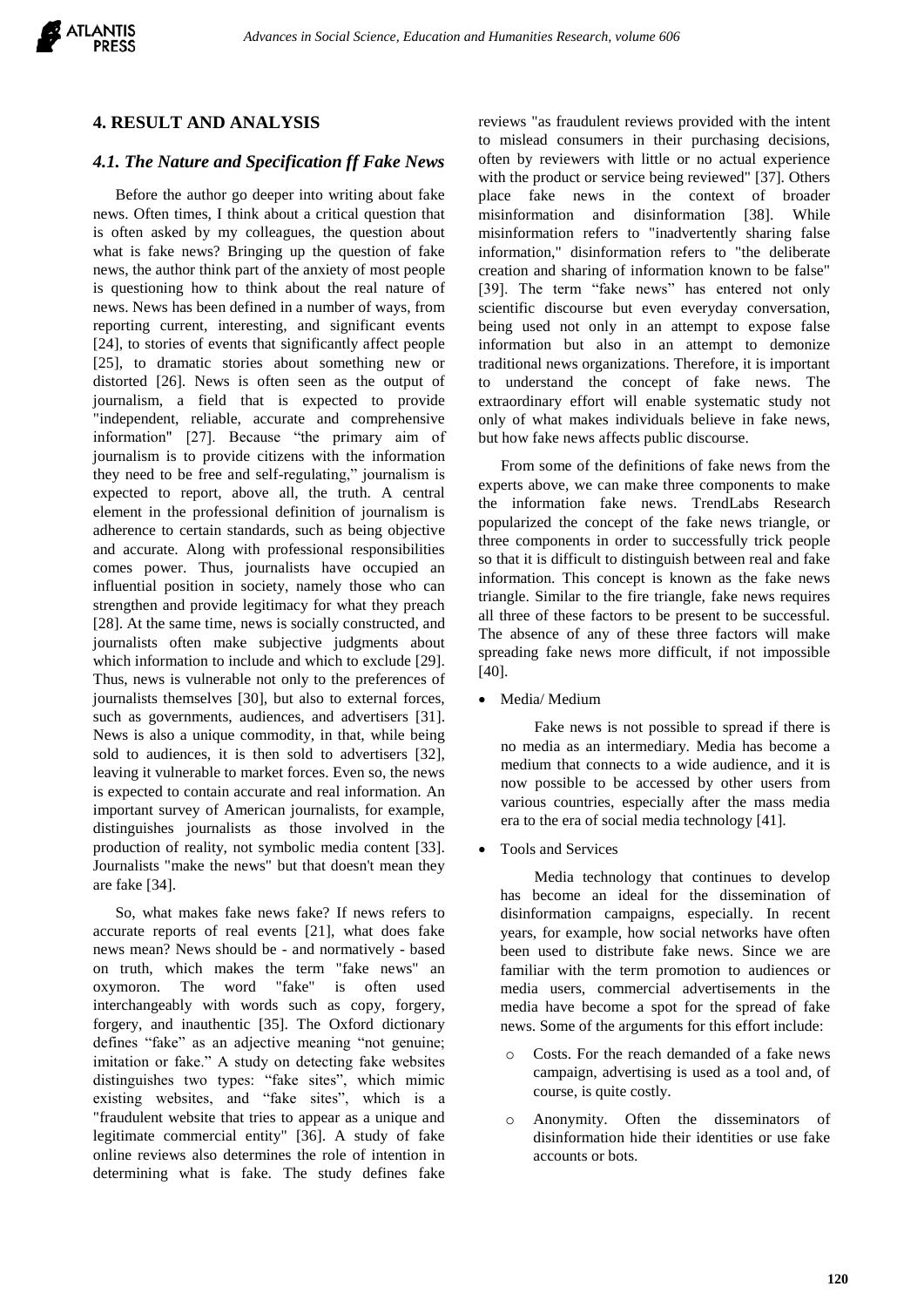- o Credibility. News sources may prefer stories that allow news to become "viral" so that the reach of its spread can be much wider, let alone using advertisements that can specifically reach age, gender, region, hobbies, and so on.
- Motivation

Fake news is a means to an end, not an end in itself. As if there is a certain actor who assigns promotions on fake news sites for a specific purpose. While posting in any medium can be considered biased to some extent, what sets fake news campaigns apart is that they are often based on nonexistent bogus facts and often use shocking clickbait headlines to attract reading.

The importance of the titles used for headlines cannot be stressed enough. Especially in today's digital era, the attention span of readers is usually very short. Fake news creators will take advantage of fake news content such as using articles that don't make sense, complete with factual and sensational titles to manipulate the public.

After knowing the meaning of fake news according to the experts and understanding the three-component framework to trick people into distinguishing which is fake news and authentic, we will review various historical events how fake news is used by actors or the state for disinformation campaigns. From a historical perspective, we can also see what mediums were used to disseminate tools and services as well as what motivation for fake news to achieve the goal of manipulating the public.

# *4.2. Misinformation, Disinformation and Propaganda as a Content of Fake News*

Fabrication information is nothing new. Julie Posetti and Alice Matthews (2018) revealed that the use of disinformation is outdated, but there has never been any technology that has effectively spread it. The development of media technology distinguishes the extent to which fake news affects. This combination of developments presents an unprecedentedly different threat level and implies a wider spread of false and fraudulent information. Thus, the author divides the history of fake news into four parts: Pre-Printing Era, Post-Printing Era, Mass Media Era, Internet Era [42].

# *4.2.1. Pre-Printing Era*

The form of writing written on materials such as stone, clay, and papyrus became the medium used by earlier societies. Information in these writings was usually limited to group leaders (emperors, pharaohs, Incas, religious and military leaders, and so on). Controlling information gives some people power over others and may have contributed to the creation of most of the hierarchical cultures we know today. Knowledge was power in those days. Those who control the knowledge, information, and means of disseminating information become group leaders, with privileges that others in the group do not have [43]. In many early state societies, the distinctive remains of leadership artefacts remain such as pyramids, castles, luxurious household items, and more. Misinformation, disinformation and propaganda have long characterized human communication [44].

Some of the information that survives, engraved in stone or baked on tablets or drawn in pictograms, praises the magic and strength of the leaders. Often these messages are reminders to people that the leader is in control of their life. Others were created to ensure that an individual leader would be remembered for his extraordinary prowess, success in battle, or great leadership skills. However, there is no means of verifying the claim whether it is true information or false information.

In the Roman era when Antony met Cleopatra. Octavian launches a disinformation or propaganda campaign against Antony designed to tarnish his reputation. Through a short and sharp slogan written on the coin. These slogans depicted Antony as a woman and a drunkard, implying that she had become a puppet of Cleopatra, who had been ruined by her affair with him. Then Octavian became Augustus or the first Roman Emperor. He takes advantage of fake news to allow him to hack into the system and make him the leader [45].

In the 6th century AD, the Byzantine historian Procopius of Caesarea used fake news to tarnish the reputation of Emperor Justin Ian. Procopius did this in an effort to support Justinian. After Emperor Procopius' death, released a treatise called secret history which discredited the emperor and his wife. The goal was, when the emperor died there was no retaliation, questioning or investigation [46].

## *4.2.2. Post-Printing Era*

The invention of the Gutenberg printing press in 1493 led to the simultaneous spread of literacy, allowing for a wider spread of misinformation and disinformation. Those who are literate can easily use these abilities to manipulate information to those who are not. As more people become educated, it becomes increasingly difficult to mislead what is written [47]. As literacy rates increase, printing and selling information eventually becomes economically viable. This makes the ability to write convincingly and authoritatively about a topic a powerful skill.

Leaders always try to have talented writers in their work and to control what information is produced. Printed information is available in a variety of formats and from different sources. Books, newspapers, leaflets, and cartoons are often produced by writers who have a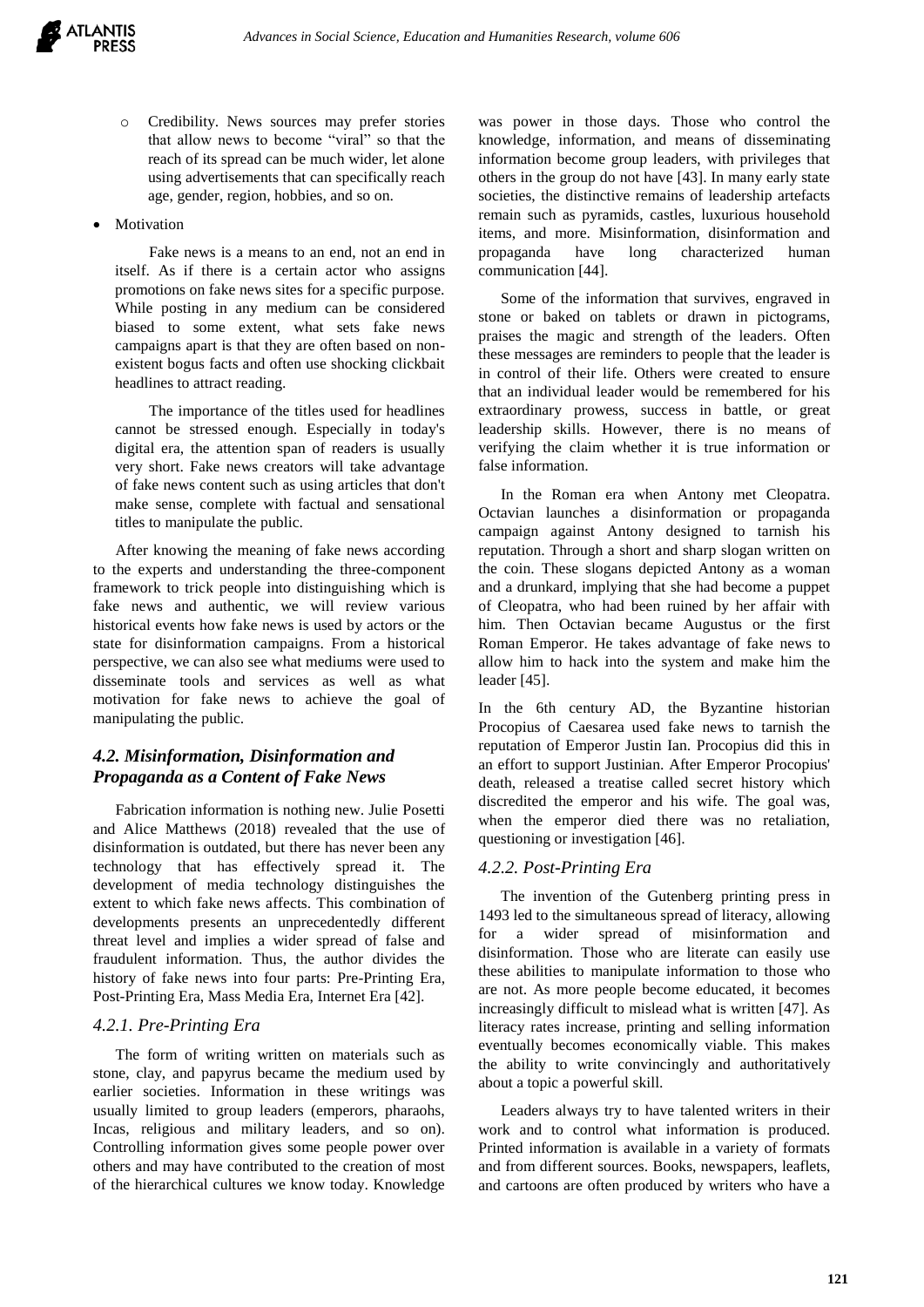monetary incentive. Publishers pay some to provide real news. Others, it seemed, were being paid to write information for the benefit of their employers. In 1522, Italian writer and satirist Pietro Aretino wrote wicked sonnets, pamphlets, and plays. He self-published his correspondence with Italian aristocrats, using their letters to blackmail former friends and customers. If these people fail to provide the money he needs, their distrust will become public. He took the Roman Pasquino style - the nameless witch - to a news satire and parody level [48].

Whereas their writings were satirical (no different from today's Saturday Night Live satire), they planted seeds of doubt in their readers' minds about the powerful people in Italy and helped shape the day's complex political realities. Aretino's Pasquinos was followed by various French fake news stories known as hearsay. The French word hearsay can be used to mean a rumour or an unsubstantiated story. Canard was widespread during the seventeenth century in France. One rumour reported that a monster, which was caught in Chile, was being shipped to France. This report includes carvings of a dragon-like creature. During the French Revolution, Marie Antoinette's face was superimposed on the dragon. The revised image is used to belittle the queen. The queen's surge in unpopularity may have contributed to her abusive treatment during the revolution [49].

Jonathan Swift complained of fake political news in 1710 in his essay "The Art of Political Lying." The spoke of the damage that lies can do, whether ascribed to a specific author or anonymously: The falsehood flies, and the truth limps afterward so that when humans come to be deceived, it's too late; the joke has ended, and the tale has. Take effect. Swift's description of fake news in politics in 1710 closely resembles that of a twenty-first-century writer [50]. In 1835 there was large-scale disinformation - 'The Great Moon Hoax.' The New York Sun published six articles about discovering life on the moon, complete with illustrations of a humanoid bat creature and a bearded blue unicorn. The American writer Edgar Allan Poe wrote in 1844 a hoax newspaper article claiming that a hot air balloon pilot had crossed the Atlantic in a hot air balloon in just three days. His attention to scientific detail and possible plausible ideas led many people to believe the story that journalists failed to find the balloon or balloon maker. The story was recalled four days after publication. Poe is credited for writing at least six stories that turned out to be fake news. The technological revolution has caused the spread of fake news to a wider, wider, and deeper community [51].

# *4.2.3. Mass Media Era*

Mass communication developed in the early 20th century marks the process of mass communication to many people. The advent of radio and television caused satirical news making to flourish, sometimes blaming the meaning of being real in news consumers' minds. At this time, they also developed advertising and public relations techniques as marketing capabilities, both by companies and politicians, to persuade the public. At the beginning of this era, there was a lot of misinformation and disinformation in the political sector, both domestically and abroad, as a form of propaganda information.

The first propaganda disinformation carried out by the government was during World War I. The propaganda carried out by the state recruited the armed forces under the pretext of nationalism and patriotism. Various persuasive slogans in the form of propaganda were made, including: "The country needs YOU", "Father, what did you do in the big war?". In 1917 the British then launched a black campaign with disinformation against the German enemy during World War I. The Daily Mail newspaper claimed that Germany was short of food supplies due to the turn of the British Navy, so that German troops used their own corpses to boil them into food, bone meal, and pork food. This had an impact during World War II when early reports of Holocaust atrocities emerged. The disinformation contained in the news in 1917 is said to be due to inaccurate reports of Nazi atrocities and was doubtful when it first appeared. In the same year, Russian Revolution-era Propaganda appeared; Disinformation is one of its strategies aimed at using Russia's rail network to target large masses of people by producing slogans that are striking and colourful. In 1926, Pastor Ronald Arbuthnot Knox fabricated false information to broadcast on BBC radio. The title of the broadcast was "Instantly Broadcast Barricade". During the broadcast, Knox implies that the city of London is under attack by the Communists, Parliament is under siege, and the Savoy Hotel and Big Ben have been blown up. Those who were late listening to the broadcast were spoofs and not actual news broadcasts [52].

The rise of Nazism in 1933, with, Joseph Gobbles specifically established the German Reich ministry of public enlightenment and propaganda. This ministry aims to spread Nazi messages about violence-inciting hatred against Jews, using all media - including theatre and the press. "Nazi propaganda was ... important to motivate them to kill European Jews and other victims. The disinformation also serves to secure the consent of millions of other people and carry out racially targeted persecution and killings". In 1938, the radio drama War of the Worlds in America fooled many listeners without realizing it into believing that the earth was under attack, an alien being. In 1948, the Chicago newspaper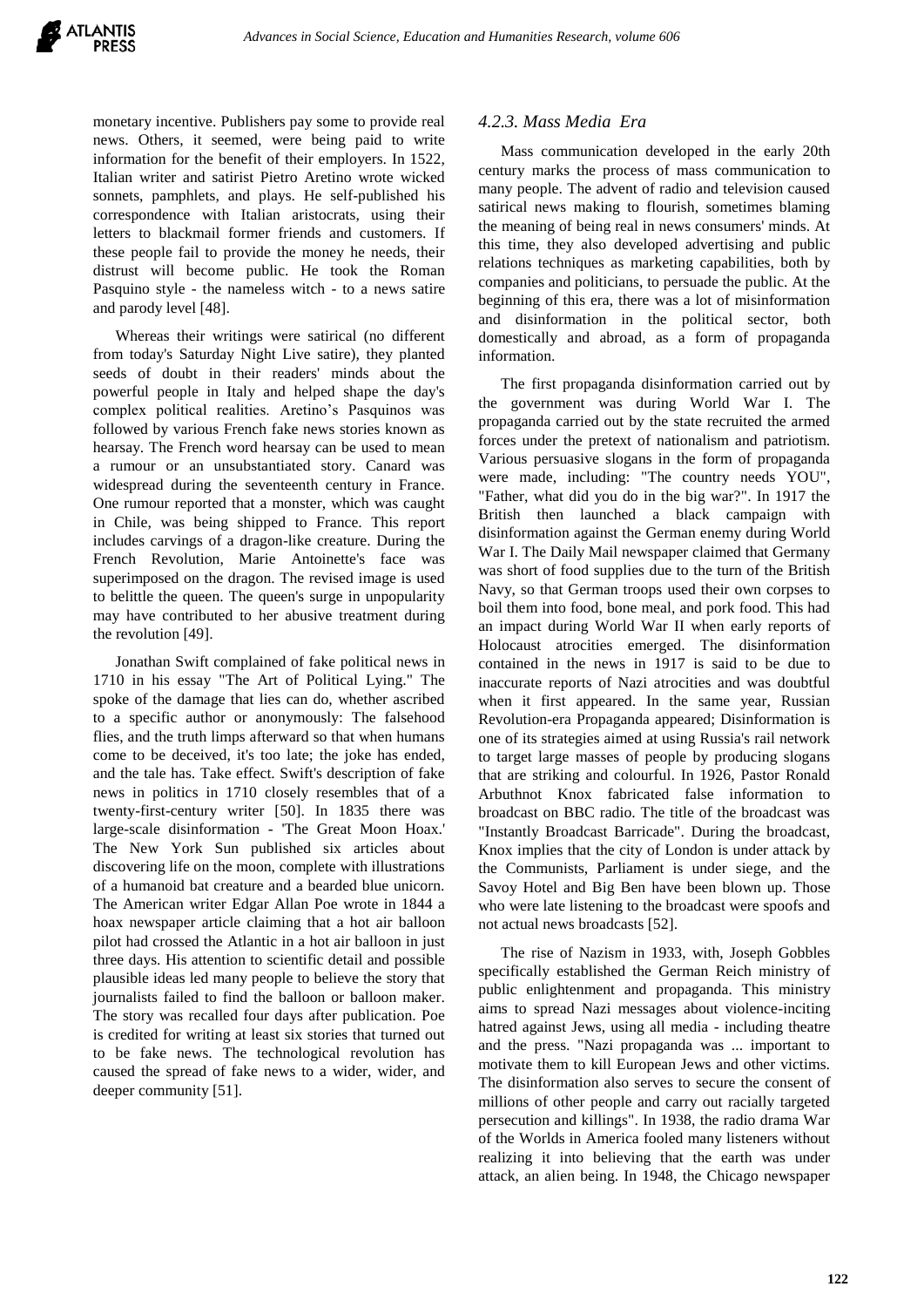Daily Tribune wrote about the victory of President Incumbent Dewey. The editor was convinced of the previous presidential election results, so he wrote a headline entitled "Dewey beat True-men" [40].

America carried out attacks against Vietnam from 1955-1975. America continues to carry out propaganda staged at the end of each day at a Saigon hotel dubbed "Five Hour Foolishness". The US Disinformation Campaign is sometimes called the "Optimism Campaign". It was using domino theory as a fear tactic to suppress government opposition to the war. Suppose a country is under Communist influence or control [53]. In Indonesia, in 1965, known as the 30S/PKI Movement, members of the Indonesian armed forces killed six high-ranking Indonesian Army generals. The head of the Army's Strategic Reserves Command, General Suharto, accused the Communist Party of masterminding a coup to take over the country's leadership. After that, Suharto's troops executed at least half a million people for their links to communism. Suharto's military dictatorship, based heavily on anticommunist propaganda and ruled Indonesia with US support until 1988 [54]. In 1983, The Associated Press reporter Fred Bayles interviewed Boston University Professor Joseph Boskin, who researched the day's origins. April mop. Found, it turns out that the history of April Fools' Day comes from the story of a comedian who later became king [55].

It's easy to see that fake news has been around for quite a while. From some of the examples described above, fake news's effects are very diverse, from entertainment to death. Some agents for creating fake news may have various motivations for specific purposes. The impact of fake news, whether intentional or not, from the pre-internet era was very deep and reached widely through the mass media as a means of increasing the spread of fake news, which had increasingly serious consequences.

## *4.2.4. Internet Era*

At the end of the 20th century, the internet provided a new way to spread fake news on a much more massive scale. When the internet was created for the public, anyone who had a computer with internet access could access any information in the digital world, true or trashy information. At the same time, technological innovations and lower prices have made access to people wider. Information on the internet is becoming a new way to promote products for everyone. This virtual world then increases the motivation to provide fake news to the public [56]. The internet is now funded by advertisers, whether individual, private, or government, to carry out persuasion and propaganda to convey information to digital citizens.

American government coalition motivated Iraq in 2003 as part of the post 9/11 'Resistance against Terror';

the News York Times published a series of articles including on accounts that were never independently verified informing a camp where 'biological weapons' produced in Iraq.' from 2003 – 2011. The article written by reporter Judith Miller that contains false information about weapons of mass destruction can be said to be among those that have had major consequences for America. This quote was used by the George Bush Jr. administration as one of the reasons for invading Iraq [51]. In 2004, media such as The New York Times issued a statement apologizing for the reporting of weapons of mass destruction. The editorial board admits the story of biological weapons in Iraq is a pattern of misinformation [57].

The Civil War in Syria in 2011, which until now has led to an information war, were launched in conjunction with armed hostilities in Syria. This has led to the spread of false information through social media aimed at discrediting one another. Bashar Assad, for example, accused Amnesty International's 2017 report of false information. Amnesty International launches 'campaign of extrajudicial executions in Syrian prisons by Assad's middlemen. From 2011 to 2015, as many as 13,000 people who opposed the Assad government were secretly hanged in the report. Also, the use of a chemical attack killed 89 people. However, collaborative forensic reporting The New York Times investigated Assad's claim and concluded that the government had indeed dropped a chlorine bomb on a building in the apartment [58]. In 2013, the Australian media published a fake press release that published an article about ANZ bank withdrawing \$1.2 billion in funding for Whitehaven Coal's flagship mining project. The press release that appeared to be from ANZ bank was written by anti-coal campaigner Jonathan Moylan and directed the media to an executive. Moylan replaced the executive's phone number with his own. As a result of this news, Whitehaven Coal's shares fell 6% and lost \$300 of the company's value [59].

In the United States 2016, in the days before and after the US presidential election, false information circulated during the election describing a child abuse ring that Hillary Clinton allegedly presided. It led to the shooting of a rifle at a restaurant by a believer. Meanwhile, Facebook also claims a massive operation cost \$100,000 to advertise on Facebook during the two years preceding the election. The New York investigated and conducted research revealing that Russian and Indonesian operators on Facebook used "fake Americans" profiles which were used in the form of bots to post "anti-Clinton" campaign messages [60]. The Brexit issue that developed in the UK took on the same pattern as in America. Ahead of the referendum, Brexit supporters on Instagram were five times more active than usual in campaigning to leave the European Union. This pattern also occurs on Twitter, with various foreign accounts and bots appearing tweeting support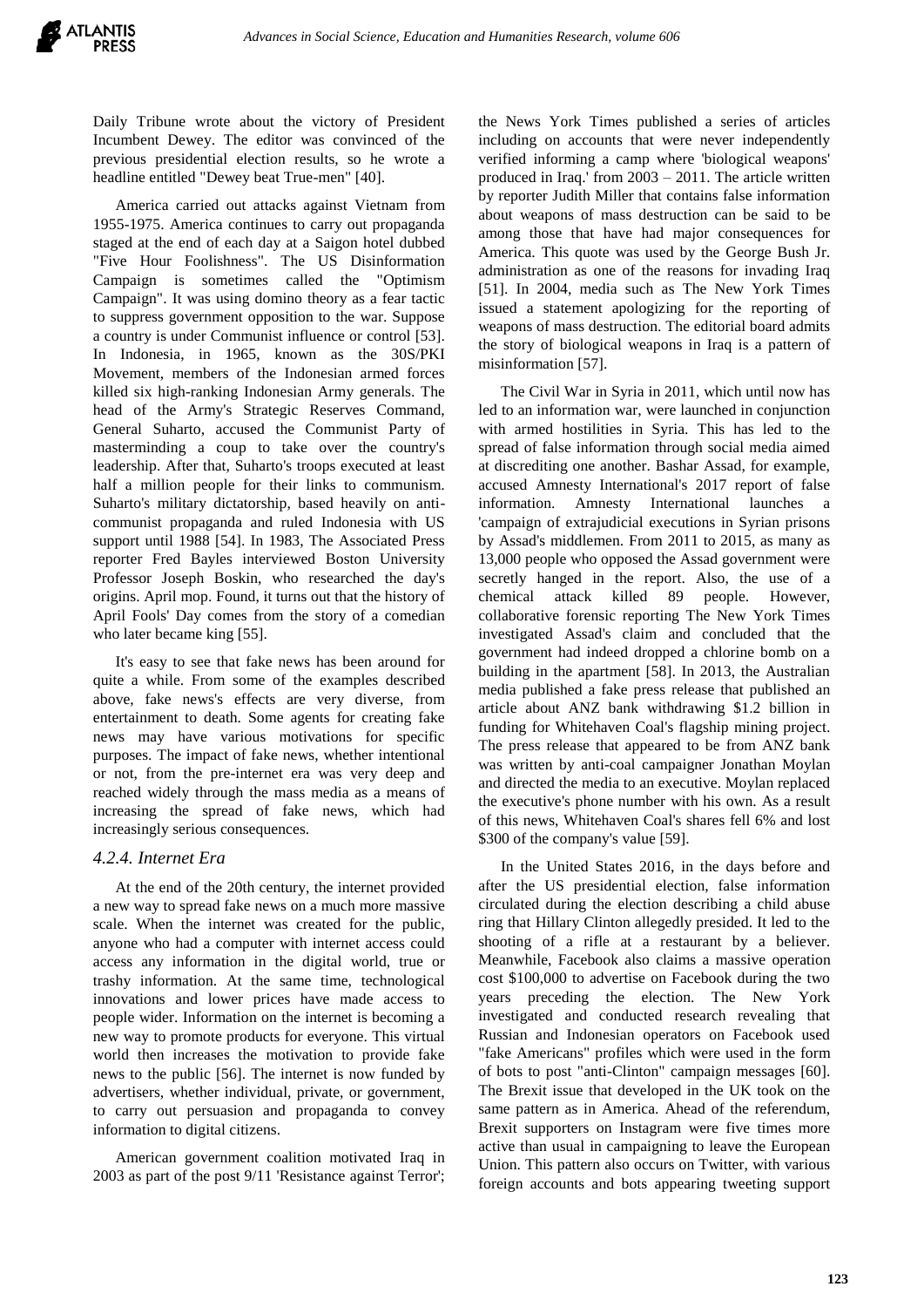

for the UK to leave the European Union to change public opinion [61].

Pakistan's Defence minister issued a retaliatory warning to Israel for sending counter-weapons in 2016. This was after a fake news website that reported Israel had threatened Pakistan with nuclear weapons. The Pakistani Defence Minister later tweeted," Israel's Defence Minister threatens nuclear retaliation by assuming Pakistan has a role in Syria". Upon identification, the Israeli Defence Minister tweeted, "The report referred to by the Pakistani Defence Minister is completely false," [62]. In 2017, a survey conducted on 2000 samples three months before the presidential election in Kenya in August 2017 found that 90% of respondents saw fake news, with 87% of people saying they had seen 'deliberate fake news', this election season, a lot of false information has sprung up in popular social media platforms to persuade voters, thereby causing fear and information bias to influence perceptions and support [63]. The national elections of France and Germany in 2017, in, there were attacks on fake news. British newspaper Independent reported on an Oxford study that found a quarter of political stories shared in France were fake news. This data was obtained based on the collaboration of thirty-seven news organizations and technology partners to crosscheck, verify and refute fake news ahead of the vote. In Germany, it is different from the 2016 US election. The election campaign for the majority of voters is not affected by fake news. The German parliament continues to impose fines of more than \$50 million on Facebook and other social media companies that do not immediately remove illegal content [64].

All over the world have felt the impact of the Covid-19 Pandemic from 2019 to the present. The attack, exacerbated by the increasing infodemic about the coronavirus. The WHO Director, Tedros Adhanom Ghebreyesus, called for resistance to the endemic himself, who revealed that the spread of fake news was as dangerous as the SARS-COV-2 virus. YouTube reports that around 23% - 26% of YouTube videos are misleading regarding the spread of false information about COVID-19 [65].

Facebook reported that during March and April 2020, it had put warning labels on around 90 million contents related to COVID-19 misinformation such as fake drugs, anti-vaccine propaganda, and various conspiracy theories related to coronavirus. Because fear, racism, stigma produces unconstructive behaviour and even threatens. At the beginning of the pandemic, there was a phenomenon of panic buying, self-relieving tools, and buying food products at the start of a pandemic. Some other false information resulted in the public perceiving a conspiracy theory and ignoring Health protocol. Even worse, infodemics can also lead to mistakes by the government in taking a strategy to combat the pandemic [61].

Advances in media technology have increased the dissemination of information while democratizing global consumption. There are tangible benefits associated with direct access to information. Information dissemination allows ideas to be shared and links areas previously not covered by mass media access. New media platforms make this possible. However, in a largely ported and advertising-driven media, it profoundly affects the way the media evolves over time. The proliferation of fake news is one of the results. Although the existence of fake news is nothing new, the speed at which it is spread and its global reach are different from that of previous eras. Fake news exists in the same context as real news on the internet. The problem seems to be that it is increasingly difficult to distinguish which news is real and which is fake.

## **5. CONCULSION**

Along with the development of technology, the spread of fake news is becoming more massive. The influence of technology or media is enormous on how fake news spreads in society. Technology also affects the cost of spreading false information. In other words, technology becomes a deterministic factor in the dissemination of fake news. In addition, fake news is only being able to spread by elite groups. However, now, everyone can be spreading a piece of fake news. Apart from that, nothing has changed from the function of fake news, namely as a propaganda tool by manipulating information for a particular purpose.

#### **REFERENCES**

- [1] V. L. Muzyant and et al, "Fake News on COVID-19 in Indonesia," in Pandemic Communication and Resilience, Springer, Cham, 2021, pp. 363-378.
- [2] C. Jackson, "Fake News, Filter Bubbles, and Post-Truth Are Other People's Problems," Global Market Research and Public Opinion Specialist (IPSOS), Washington D.C., 2018.
- [3] M. A. Muqsith, "Tantangan Baru Jurnalisme," 'Adalah: Buletin Hukum & Keadilan, vol. 4, no. 1, pp. 251-258, 2020.
- [4] B. Southwell, E. Thorson and L. Sheble, "The Persistence and Peril of Misinformation," in American Scientist, Texas, University of Texas Press., 2018, p. 372.
- [5] D. M. J. Lazer, "The Science of Fake News," in Science, 2018, p. 1094–1096.
- [6] C. Jack, "Lexicon of lies: Terms for Problematic Information," Data & Society Logo, 2017.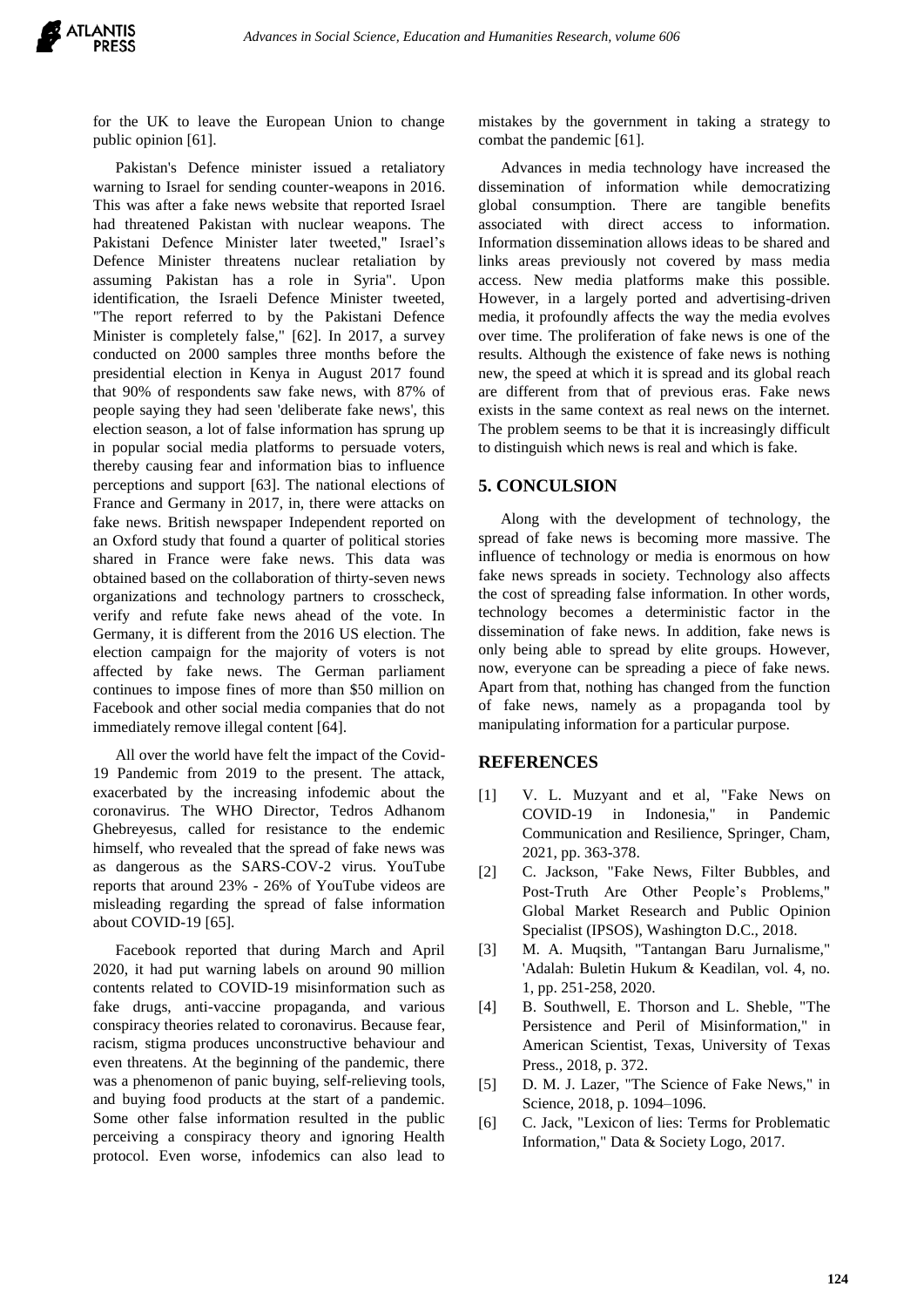- [7] E. J. L. Z. L. R. Tandoc, "Defining 'Fake," Digital Journalism, vol. 6, no. 2, p. 137–153, 2018.
- [8] M. &. M. V. Muqsith, "Effect Fake News for Democracy," Jurnal Cita Hukum, vol. 7, no. 3, pp. 307-318, 2019.
- [9] V. L. Muzykant and M. A. Muqsith, "Social consequences of the 2020 regional elections in Indonesia under the covid-19 pandemic," RUDN Journal of Sociology, vol. 21, no. 3, pp. 536-542, 2021.
- [10] J. Zarocostas, "How to fight an infodemic," Elsevier Ltd, 2020.
- [11] D. F. N. C. R. V. L. &. B. T. Orso, "Infodemic and the spread of fake news in the COVID-19 era," European journal of emergency medicine: official journal of the European Society for Emergency Medicine, vol. 27, no. 5, p. 327–328, 2020.
- [12] R. Nielsen, R. Fletcher, N. B. Newman and P. Howard, "Navigating the 'infodemic': how people in six countries access and rate news and information about coronavirus," Reuters Institute for the Study of Journalism, Oxford, 2020.
- [13] D. H. Solomon, R. Bucala, M. J. Kaplan and P. A. & Nigrovic, "The "Infodemic" of COVID-19," Arthritis & rheumatology (Hoboken, N.J.), vol. 72, no. 11, p. 1806–1808, 2020.
- [14] A. E. S. Gazendam, E. Wong, K. Madden, L. Naji, M. Phillips, R. Mundi and M. & Bhandari, "The "Infodemic" of Journal Publication Associated with the Novel Coronavirus Disease," The Journal of bone and joint surgery, vol. 102, no. 13, p. e64, 2020.
- [15] A. Vaezi and S. Javanmard, "Infodemic and risk communication in the era of CoV-19," Adv Biomed Re, vol. 9, no. 10, 2020.
- [16] P. Patwa, S. Sharma, S. Pykl, V. Guptha, G. Kumari, M. Akhtar, A. Ekbal, A. Das and T. Chakraborty, "Fighting an Infodemic: COVID-19 Fake News Dataset," in Communications in Computer and Information Science, Springer International Publishing, 2021, p. 21–29.
- [17] M. Buchanan, "Managing the infodemic," Nature Physics, vol. 16, p. 894, 2020.
- [18] A. Mourad, A. Srour, H. Harmanani, C. Jenainati and M. and Arafeh, "Critical Impact of Social Networks Infodemic on Defeating Coronavirus COVID-19 Pandemic: Twitter-Based Study and Research Directions," in IEEE Transactions on Network and Service Management, 2020.
- [19] R. J. S. S. N. S. A. P. T. M. &. L. C. U. Medford, "An "Infodemic": Leveraging high-volume twitter data to understand early public sentiment for the Coronavirus disease 2019 outbreak.,"

Open Forum Infectious Diseases, vol. 7, no. 7, 2020.

- [20] A. &. B. A. S. Rovetta, "Global Infodemiology of COVID-19: Analysis of Google Web Searches and Instagram Hashtags," Journal of medical Internet research, vol. 22, no. 8, p. e20673, 2020.
- [21] X. Zhang and A. Ghorbani, "An overview of online fake news: Characterization, detection, and discussion," Information Processing & Management, vol. 57, no. 2, p. 102025, 2020.
- [22] H. Snyder, "Literature Review as a Research Methodology: An Overview and Guidelines," Journal of Business Research, vol. 104, pp. 333- 339, 2019.
- [23] J. Paul and A. R. Criado, "The Art of Writing Literature Review: What Do We Know and What Do We Need to Know?" International Business Review, vol. 29, no. 4, pp. 1-7, 2020.
- [23] J. W. Kershner, The Elements of News Writing, Boston: MA: Pearson Allyn and Bacon, 2005.
- [24] B. Richardson, The Process of Writing News: From Information to Story, Boston: MA: Pearson, 2007.
- [26] K. H. a. K. C. Jamieson, The Interplay of Influence: News, Advertising,Politics and The Mass Media, Belmont: Wadsworth, 1997.
- [27] B. a. T. R. Kovach, The Elements of Journalism: What Newspeople ShouldKnow and The Public Should Expect, New York: Three Rivers Press, 2007.
- [28] M. Schudson, The Sociology of News. Edited by Jeffrey Alexander, Contemporary Societies, New York: W.W. Norton & Company, Inc, 2003.
- [29] E. S. a. N. C. Herman, Manufacturing consent: The political economy of the mass media, New York: Knopf Doubleday Publishing Group, 2002.
- [30] D. White, "The 'Gatekeeper'. A Case Study in The Selection of News," Journalism Quarterly, vol. 27, p. 383–390, 1950.
- [31] P. J. a. R. S. Shoemaker, Mediating the Message in the 21st Century: A Media Sociology Perspective, New York: Routledge, 2013.
- [32] J. McManus, "What Kind of Commodity is News.," Communication Research, vol. 19, no. 6, p. 787–805, 1992.
- [33] J. Johnstone and E. a. B. W. Slawski, The News People: A Sociological Portrait of American Journalists and Their Work., Chicago: IL: University of Illinois Press, 1976.
- [34] M. Schudson, "The Sociology of News Production," Media, Culture & Society, vol. 11, no. 3, p. 263–282, 1989.
- [35] M. Andrea, "Aesthetics of Fake. An Overview," Aisthesis, vol. 9, no. 2, p. 59, 2016.
- [36] A. Abbasi, Z. Zhang, D. Zimbra, H. Chen and J. and Nunamaker Jr, "Detecting Fake Websites: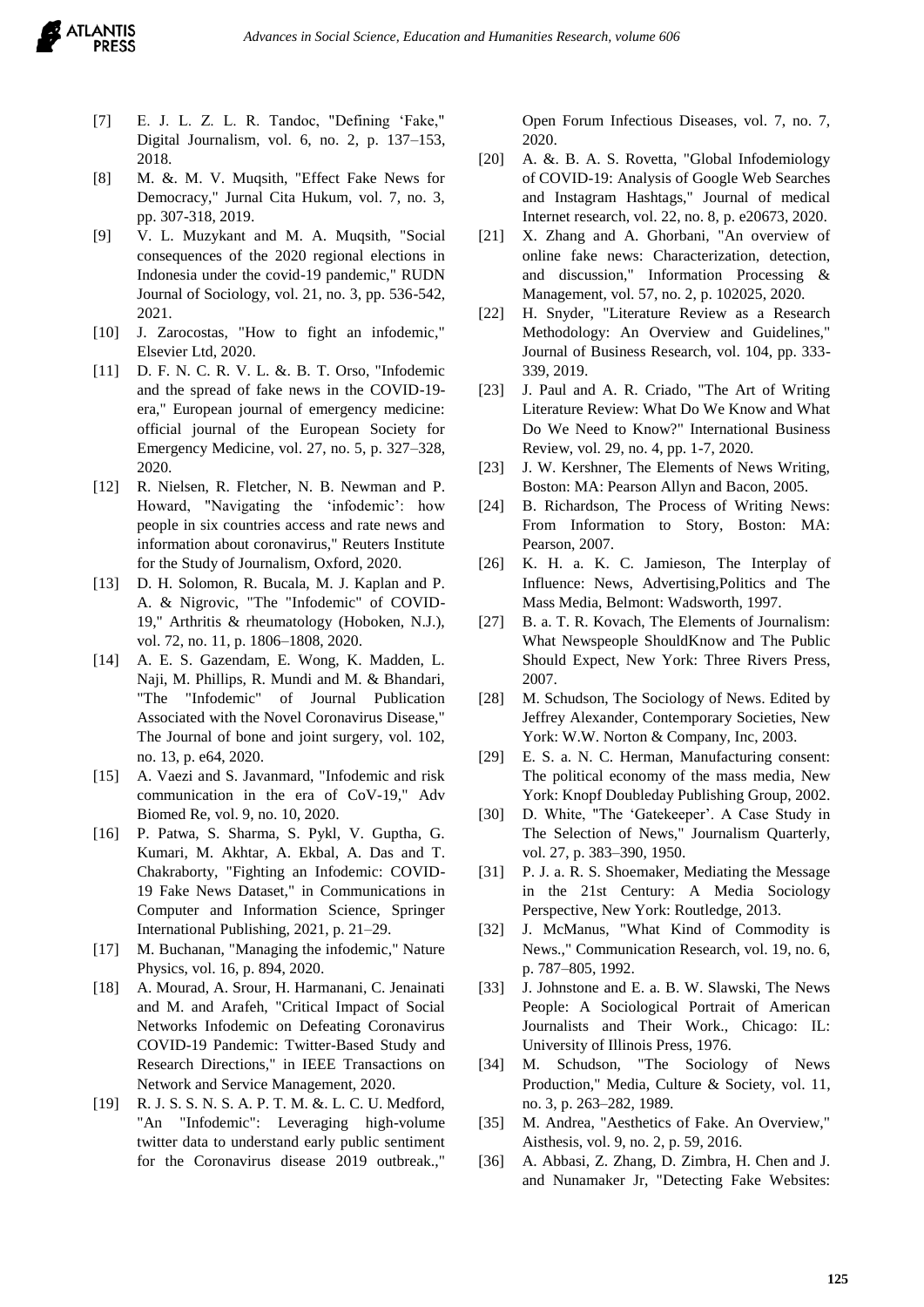The Contribution of Statistical Learning Theory," MIS Quarterly, vol. 34, no. 3, p. 435–461, 2010.

- [37] D. Zhang, L. Zhou, J. Kehoe and I. and Kilic, "hat Online Reviewer Behaviours Really Matter? Effects of Verbal and Nonverbal Behaviours on Detection of Fake Online Reviews," Journal of Management Information Systems, vol. 33, no. 2, p. 456–481, 2016.
- [38] C. Wardle, "medium.com," 17 02 2017. [Online]. Available: https://medium.com/1st-draft/fakenews-its-complicated-d0f773766c79. [Accessed 02 02 2020].
- [39] L. Gu, V. Kropotov and F. and Yarochkin, "The Fake News Machine How Propagandists Abuse the Internet and Manipulate the Public," A TrendLabs Research Paper, 2017.
- [40] J. Posetti and A. and Matthews, "A short guide to the history of 'fake news' and disinformation," ICFJ under Creative Commons Attribution-ShareAlike 4.0 International (CC BY-SA 4.0), 2018.
- [41] V. L. Muzykant and et al, "Contemporary Transportation Applications as New Forms of Social Construction Technology," in 2021 Fifth World Conference on Smart Trends in Systems Security and Sustainability (WorldS4), London, 2021.
- [42] History of the Ancient World: A Global Perspective, Virginia: The Teaching Company, 2011.
- [43] B. Kalsnes, "Fake News," Oxford Research Encyclopedia of Communication, 2021.
- [44] R. Atwater, Procopius: Secret History, New York: MI: University of Michigan Press, 1961.
- [45] D. Murray, "Changing Technologies, Changing Literacy Communities?" Language Learning & Technology, vol. 4, no. 2, pp. 39-53, 2000.
- [46] J. Burkhardt, "History of Fake News," in Combating Fake News in the Digital Age, ALA TechSource, an imprint of the American Library Association, 2017, pp. 5-9.
- [47] R. Darnton, "NYR Daily (blog)," 13 02 2017. [Online]. Available: http://www.nybooks.com/daily/2017/02/13/thetrue-history-of-fake-news/. [Accessed 02 02 2020].
- [48] L. Damrosch, Jonathan Swift HIS LIFE AND HIS WORLD, New Haven and London: Yale UNIVERSITY PRESS, 1992.
- [49] B. Thornton, "The Moon Hoax: Debates About Ethics in 1835 New York Newspapers," Journal of Mass Media Ethics, vol. 15, no. 2, pp. 89-100, 2000.
- [50] E. Moïse, "nytimes," 2017 11 2017. [Online]. Available: https://www.nytimes.com/2017/11/20/opinion/jo

hnson-propaganda-vietnam-westmoreland.html. [Accessed 02 03 2020].

- [51] V. Bevins, "washingtonpost.com," 30 09 2017. [Online]. Available: https://www.washingtonpost.com/news/worldvie ws/wp/2017/09/30/in-indonesia-the-fake-newsthat-fueled-a-cold-war-massacre-is-still-potentfive-decades-later/?utm\_termv. [Accessed 02 02 2020].
- [52] A. Laskowski, "BU Today," 2009. [Online]. Available: https://www.bu.edu/articles/2009/how-a-bu-profapril-fooled-the-country. [Accessed 20 02 2020].
- [53] J. Kenway, "The Information Superhighway and Post-Modernity: The Social Promise and the Social Price," Comparative Education, vol. 32, no. 2, p. 217–231, 1996.
- [54] J. Miller, "nytimes," 21 04 2003. [Online]. Available: https://www.nytimes.com/2003/04/21/world/afte reffects-prohibited-weapons-illicit-arms-kept-tilleve-war-iraqi-scientist.html. [Accessed 10 01 2020].
- [55] E. De Prang, "The Atlantic," 21 03 2013. [Online]. Available: https://www.theatlantic.com/international/archiv e/2013/03/baghdad-bob-and-his-ridiculous-truepredictions/274241/. [Accessed 10 01 2020].
- [56] M. Wade, "smh.com.au," 05 11 2017. [Online]. Available: https://www.smh.com.au/national/cyber-armiesinfo-wars-and-fake-news-add-to-syriassuffering-20171105-gzf8a1.html. [Accessed 12 12 2020].
- [57] Abc, 11 07 2018. [Online]. Available: https://www.abc.net.au/mediawatch/episodes/the -perils-of-speed-before-accuracy/9980876. [Accessed 01 11 2020].
- [58] S. Shane, "nytimes," 07 09 2017. [Online]. Available: https://www.nytimes.com/2017/09/07/us/politics/ russia-facebook-twitterelection.html?mtrref=www.google.com.au. [Accessed 12 01 2021].
- [59] S. Hopkins, "huffingtonpost," 22 06 2016. [Online]. Available: https://www.huffingtonpost.co.uk/entry/nigelfarages-eu-has-failed-us-all-poster-slammed-asdisgusting-by-nicolasturgeon\_uk\_576288c0e4b08b9e3abdc483. [Accessed 01 10 2020].
- [60] Irish Times, "irishtimes," 26 12 2016. [Online]. Available: https://www.irishtimes.com/news/world/asiapacific/fake-news-story-prompts-pakistan-to-